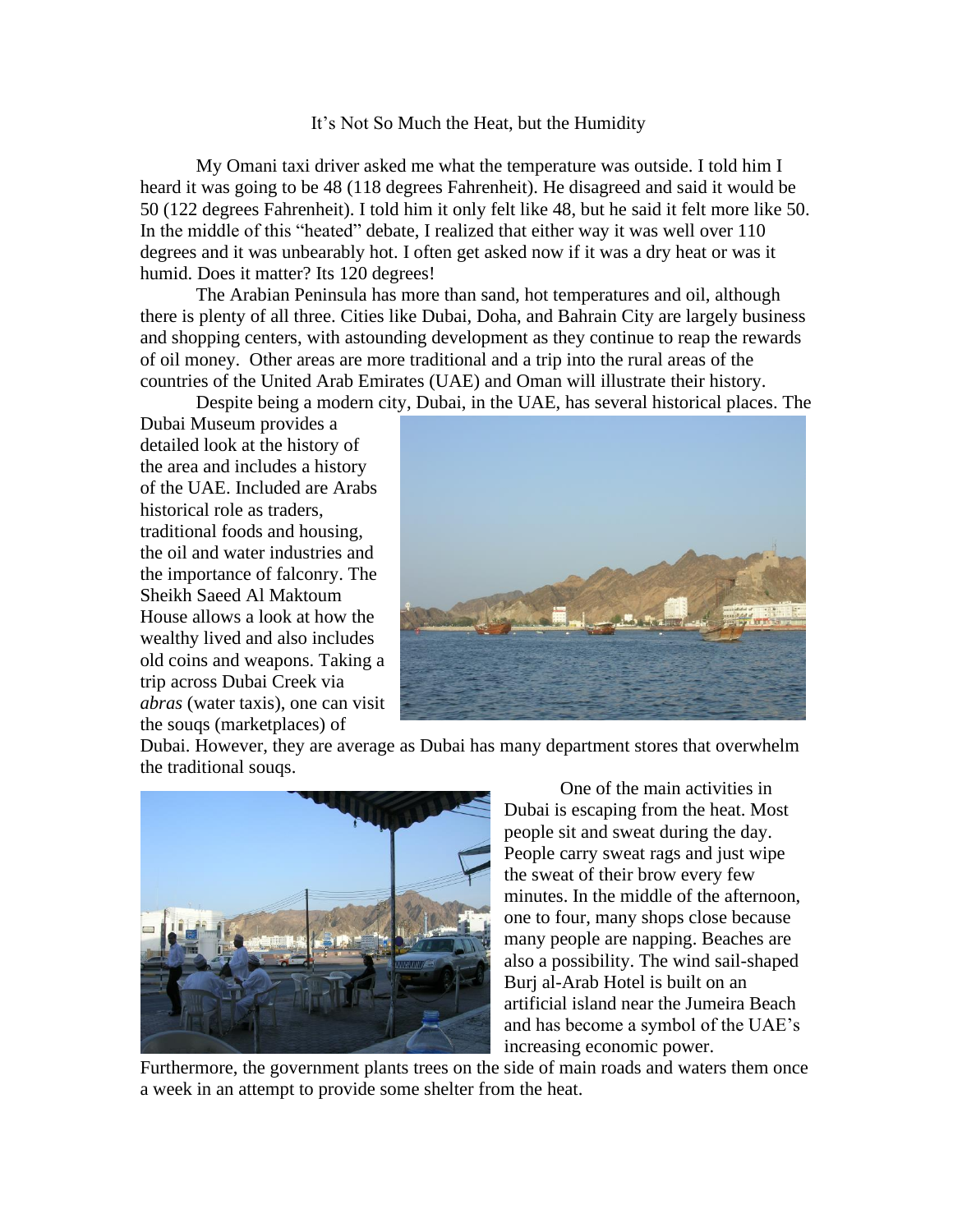Doha, Qatar and Bahrain City, Bahrain are somewhat similar to Dubai. They are somewhat stale due to recent expansion but safe, organized and easy to navigate. Some historians think Bahrain is the Biblical Garden of Eden as it was at one time a lush island surrounded by desert and archeological evidence suggests that the people were bigger, lived longer and were buried with snakes. One can see these graves while visiting Bahrain.

A couple of hours south of Dubai are the cities of Al-Ain and the Omani border town of Buraimi. Al-Ain is an oases town and the date palms allow some protection from the sun. There is a livestock souq that sells goats and cows but also Persian cats. Other sites include a small fort and museum, but just walking around the city is enjoyable too. It's hard to get lost as the theme-styled roundabouts, including the coffeepot and clock tower, are good guides. Crossing into Oman, the main thing to see in Buraimi is the bus to move onward. The bus goes through the rural Omani countryside and one can see several mosques and forts located in the rocky countryside. In these areas, people basically live the same way as they did in Biblical times.

Visiting old friends, Kevin and Larissa, who were teaching in the small town of Mulladah, Oman, allowed me a close look at traditional Omani life. The town has a population of around 200 and was not signposted so the bus driver helped by telling me when to get off the bus. Kevin and Larissa stayed in an apartment above a grocery store and visiting the store, I had the chance to interact with locals. Women are not allowed to work in many professions, however, working at a grocery store is allowed. The front seats of the buses are reserved for women and they must also wear appropriate clothing. The female Omani wardrobe is more varied than one may expect as small alterations to the outfit allows for personal uniqueness yet is still acceptable to wear under Islamic custom. Some women wore what seemed like masks, exposing just their eyes, while others had just a head scarf. Furthermore, outfits with lace were worn by younger women, while older women had all cloth. The women at the grocery store and I did have a conversation; however, when Kevin and Larissa arrived, they were mobbed by the locals as there is a real curiosity of Westerners.

Entertainment was somewhat limited due to the prohibition of alcohol. A health club in Mulladah served alcohol, but only to non-Muslims and only after gaining a government license. They also had entertainment, female Russian dancers and Chinese singers. The health club itself was quite extensive and included a golf course, which is all sand, but golfers are given a patch of turf to tee off on and the "greens" were packed sand. There was also a sauna, which involved simply walking out of the air-conditioned health club, into the 120-degree heat and then proceeding to a small, heavily windowed building. In addition to serving alcohol, the club also had access to pork products which is forbidden in Islam. Kevin went here to get Christmas ham and was taken to a back room, where he picked out the ham he wanted. After paying for the ham, he was told to go back home, change clothes, come back after an hour and the ham would be waiting for him at the back door. He said it felt like one of the dodgiest deals he's ever done is his life.